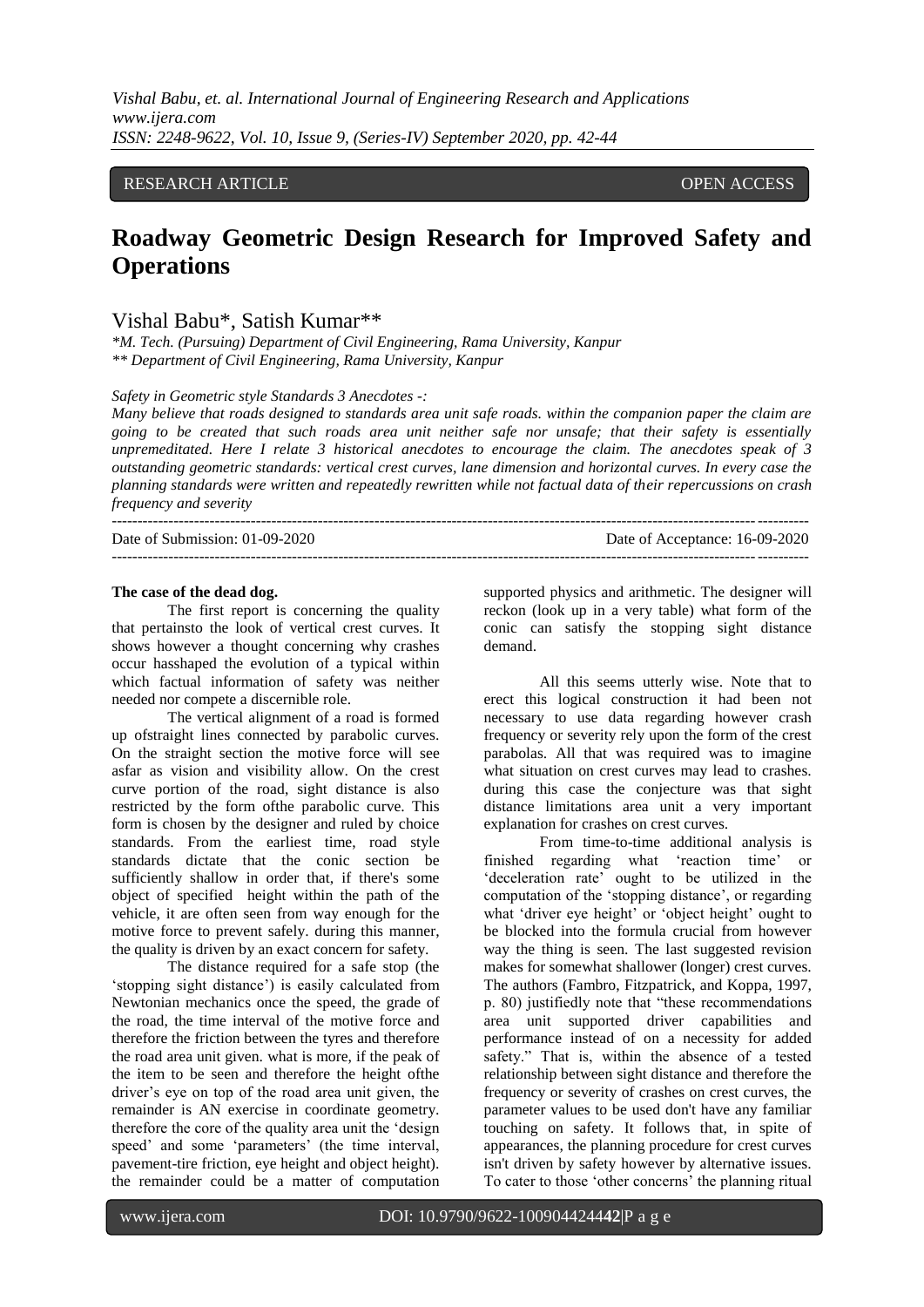could also be adequate. However, since the planning ritual isn't supported information of road safety, one might not claim that it builds into the road AN applicable quantity of safety.

### **How wide should lanes be?**

Standards committee selected to believe that the larger the separation between oncoming vehicles the higher for safety. yet the on the market empirical proof substance caution, consecutive committees stuck to the present regressive belief and wrote standards on its basis. The Committees believed that lanes but eleven feet give dangerously inadequate clearances between vehicles. Since several roads with nine and ten foot lanes existed and were being engineered, laborious decisions had to be created regarding minimum acceptable lane widths. despite the fact that the essence of the trade off was between crashes and cash, there's no proof that in setting minimum lane breadth standards the committees used the then on the market info regarding what gave the impression to be the connection between lane breadth and crash frequency. The historical roots of the lane-width normal return to the amount of 1938-1944 once seven "geometric style policies" were written by the Committee on designing and style Policies of the yank Association of thruway officers. This cluster of policies was assembled into one volume in 1950 and printed with revisions as a "Policy on Geometric style of Rural Highways" in 1954. The "Policy" was revised and reissued in 1965, 1984, 1990 and 1994.

#### About lane width the 1954 Policy says

: "No feature of a highway has a greater influence on safety and comfort of driving than the width of the surface. . . . Ten- to 12-foot lane width are now standard and the tendency istoward the larger value. . . . Observations on 2-lane two-way rural highways show that hazardous conditions exist on surfaces less than 22 feet (1) wide carrying even moderate volumes of mixed traffic and that, to permit desired clearance between commercial vehicles, a 24-foot surface isrequired . . . Fromthis and similar studies it has been concluded and generally accepted that lane width of 11 feet and preferably 12 feetshould be provided on modern main highways." (Pp. 192-193).

# **The 1954 Policy says any that:**

". . .it is not economically possible nor excusable to utilize these standards (12 foot lanes with ten foot shoulders) for all highways. A logical approach is to see minimum . . . standards in reference to traffic demands . . . " (p. 223).

It is not possible to understand what members of the Committees knew concerning the link between lane-width and crash frequency. Going by what they wrote implies that until 1994 they relied solely on Taragin"s 1944 conjecture. The judgement that the Committee members had to form (about what lane dimension is even in what conditions) isn't a simple one. Arguments of price, capacity, safety and luxury should be thought-about, and it's not clear however way quantitative price profit calculations is pushed. it's clear, however, that the security portion of the argument ought to be supported crash frequency and severity. If the security portion relies on the conjecture concerning separation between oncoming vehicles, and since the link between separation and safety is unknown, safety isn't very being taken under consideration and therefore the ensuing customary builds Associate in Nursing unpremeditated quantity of safety into roads.

#### **Crashes on curves.**

The third story is concerning horizontal curves. It shows with clarity the prototypal paradigm guiding the minds of writers of geometric style standards: 1-assume however failure arises ¸

2-use physical sciences and arithmetic to represent

the failure scenario

3-postulate "design loads" and select "conservative" values for parameters ¸

4-compute values for style.

At first sight, the assumed mode of failure on that the planning of a horizontal curve is predicated is obviously logical. to maneuver around a curve, any object (here a vehicle) should be pushed by a ample external force acting toward the centre of curvature. If the offered force is short, the vehicle can drift to the skin of the curve and leave the road. this is often thought to represent 'failure' during this case. The quicker the vehicle travels, the larger the specified force. Conversely, the larger the radius of curvature the lesser is that the needed force. the specified force is provided part by the tireroad friction and part by the banking of the road (the "superelevation"). For the assumed mode of failure (drifting out of the curve because of short centripetal force), the laws of physics specify the link between speed, radius, superelevation and aspect friction

Interestingly, the 'conservative' price for aspect friction isn't what can be encountered on "pavements that area unit glazed or harm . . . as a result of these conditions area unit avertable and geometric style ought to be supported acceptable surface conditions" (Policy, 1984, pp.165-166). Rather, it's primarily based the ascertained driver behaviour and derived from tests conducted regarding the number of aspect friction that drivers